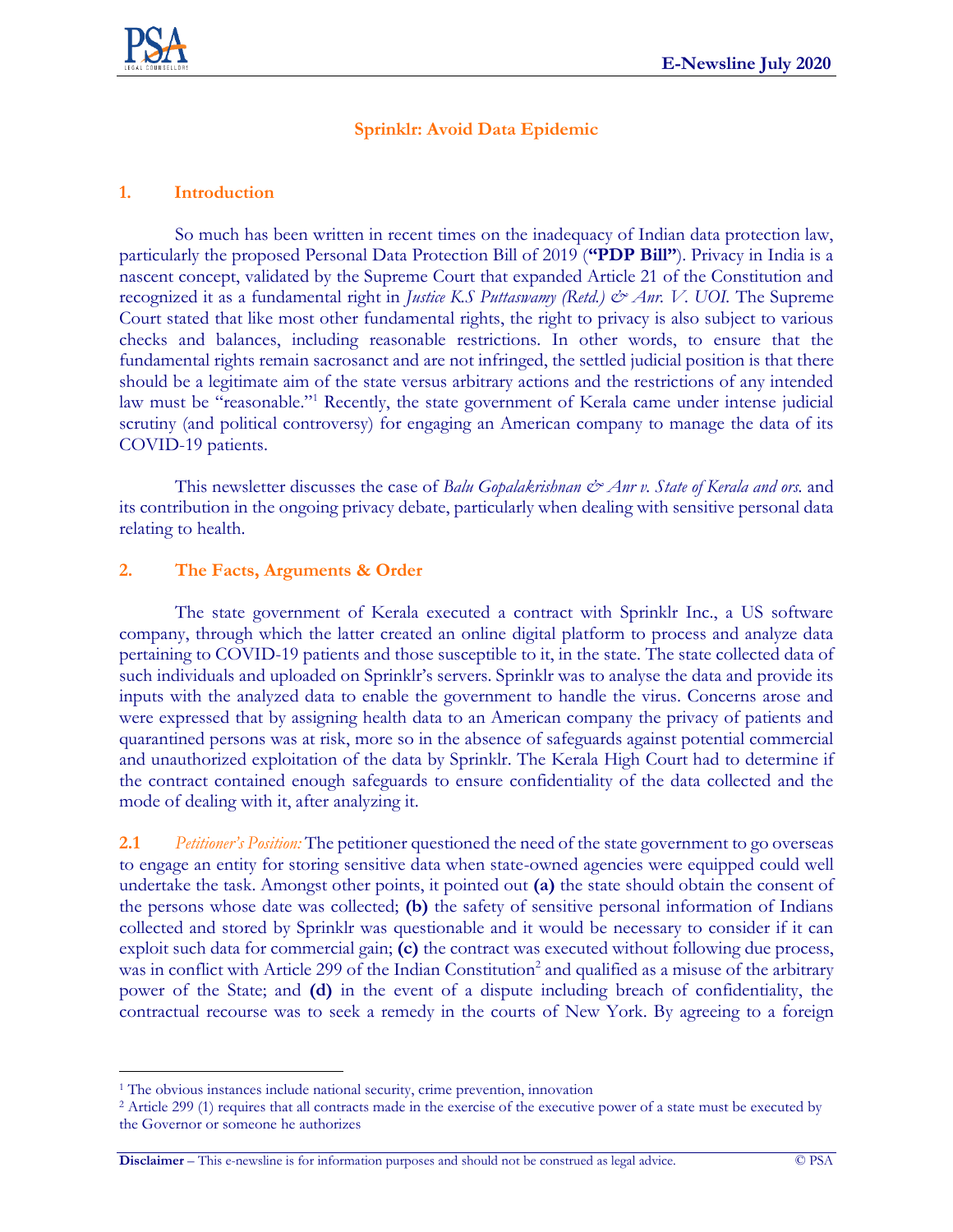

jurisdiction, the state had made it very tough for affected persons to seek appropriate judicial remedies in the event of a breach.

**2.2** *Respondents Position:* The state submitted that due to the rise in the number of COVID-19 cases **(a)** there was a dire need to incorporate tracking and tracing mechanism to collect health related data and engage a credible entity, capable to handle and store such sensitive information. The state government entities did not possess the technical ability to manage voluminous data. Therefore, there was a need to go offshore with a company that possessed both capacity and infrastructure to manage the data; **(b)** it firmly believed that the confidentiality of data was guaranteed under the contractual terms and the government shall be fully responsible qua such persons; **(c)** given the urgency, the state executed a standard form contract with Sprinklr which granted exclusive jurisdiction to courts in New York, but as the data was retained in India any breach of its confidentiality would be actionable. And, they would anonymize all personal data before it is disclosed to Sprinklr.

The second respondent, Union of India, took the position that their primary concern was on citizens data confidentiality which should be preserved at all cost and should never be breached. It felt the contract did not contain enough safeguards to protect confidentiality. Moreover, it was of the view that India possessed ample competence and there was no need to go offshore or risk judicial recourse to foreign courts, with the possibility of an elusive outcome. From the arguments put forth by the parties, it is evident that the Indian government wishes to treat sensitive data of individuals in a way that a copy of all sensitive personal data is required to be stored in India.

**2.3** *Court's Order:* Upon hearing the parties, the division bench of the high court admitted the petitions and restrained Sprinklr from **(a)** committing any act which will, directly or indirectly, be in breach of confidentiality of data and disclosing such data to any third party; **(b)** advertising or representing to any third party that they possess or have access to such sensitive medical data of patients or potential patients; **(c)** using or exploiting the data, or the name and emblem of the state government, directly or indirectly, for any commercial benefit. Expressing concern over the confidentiality of information gathered from the patients, it additionally directed the government to:

- anonymize all sensitive personal data collected in the past and to be collected from citizens before allowing Sprinklr to access such data;
- inform all citizens that their collected data is likely to be accessed by Sprinklr or other thirdparty service providers, and obtain their specific consent to such effect
- ensure that the data is returned to the state upon completion of contractual obligations.

Clearly, the focus of the court was solely to prevent breach of confidentiality, which means protecting it from unlawful, unauthorized and unintentional access and disclosure with appropriate limits on those who could view, use, analyze and have the potential to disseminate and share that data. Consequently, the criteria for data disclosure, handling or processing require ample checks in order to protect confidentiality. The court had taken the position that the contractual safeguards were insufficient against breaches of data confidentiality. At the same time, it had to strike the balance and noted that it did not think it prudent to issue orders that would impede the efforts of the state in fighting the pandemic.

Subsequently, on May 18, 2020 the state released a circular with 11-point guidelines to be followed in the collection transmission, storage or processing of Covid-19 related personal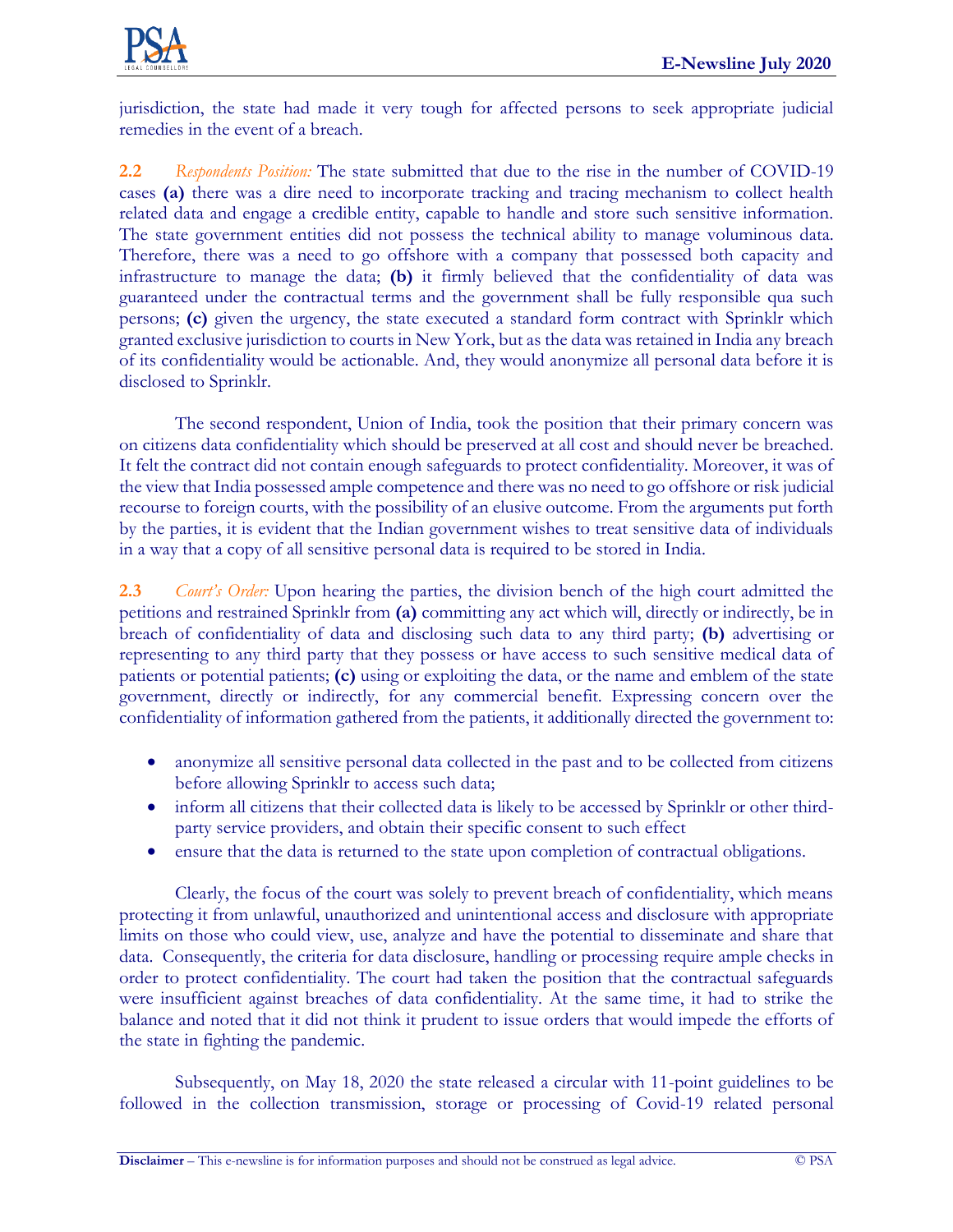

information of citizens. This circular is based on the court directions and principles outlined in the foregoing bullet points on anonymization and consent. Further, in the context of data storage it provides that where possible, data is to be stored in an encrypted form in the state data center. If stored on cloud, then the service provider has to be approved by Indian government and prescribed guidelines of different departments for procuring cloud have to be followed too. For using a thirdparty system, it should be ISO 27000 enabled. The foregoing mandates of the court will have to be followed strictly and, in addition, those contracting with Kerala state government agencies processing COVID-19 data, shall have to conform with the prescriptions of the guidelines as well.

# **3. The Debate Continues: Necessity, Privacy & Safeguards**

It is necessary to evaluate this important judgment in light of the existing and even the proposed legal framework surrounding data protection in India. While the High Court took the correct step and mandated that the data be anonymized before it is provided to Sprinklr, but no standards of anonymization exist currently. The present law is contained in the Information Technology (Reasonable Security Practices and Procedures and Sensitive Personal Data or Information) Rules of 2011. And, these obsolete rules are silent on how corporations should deal with anonymized data. Further, there is no settled jurisprudence either that prescribes the framework on anonymity, but with increasing digitization it is now an integral part of the rights of an individual. Section 3(2) of the draft PDP Bill defines "anonymization" in relation to personal data as "*such irreversible process of transforming or converting personal data to a form in which a data principal cannot be identified, which meets the standard of irreversibility specified by the Authority.*" So, once the PDP Bill becomes law and the Data Protection Authority is established thereunder, it should prioritize in prescribing standards of de-identification whereby key identifiers associated with an individual are removed and it is not possible to identify such person. The use of the word "irreversibility" in the aforesaid section seems to suggest that stringent standards will and ought to be used and applied.

There are divergent views on whether anonymized data is totally anonymous since there can be means to reidentify individuals, through multiple data points combined with the aid of other tools, which can pose a serious threat to privacy in health matters. While we shall not get into that discussion, the requirement for anonymization of user data does is critical and cannot be overemphasized, more so in the absence of adequate statutory protections. In recent months the pandemic and consequential lockdowns have led to a spurt in the growth of telemedicine. And, at a such time the need for applying highest care to patient data should be non-negotiable, more so when analysts are mapping behavior on the basis of profiling individuals and examining their footprint across different online forums, social media or otherwise. While sharing data is, perhaps, essential to find a cure and for governments to map the virus, but this cannot come at the cost of compromise on individual privacy or without express consent. Even the court stipulated that informed consent and notice be obtained from users for the data transfer where identifiable personal data is disclosed. Where such collected personal data is anonymized and then disclosed, there is a divergence of opinion on the legal obligation to obtain consent in relation to its disclosure.

Rapid recourse to judicial remedies is again integral to protection of individuals in the event of breaches. As noted, the Sprinklr contract provided that should a dispute occur including breach of confidentiality, the contractual recourse was to seek a remedy in the courts of New York. The overall sentiment was that the state made it very tough for affected persons to seek appropriate judicial remedies. Usually, if a party decides to apply to a court for relief, be it a state or an individual, efficaciousness and speed are paramount concerns. India and the US do not have a reciprocal arrangement for enforcement of their respective court orders. Therefore, overriding practical